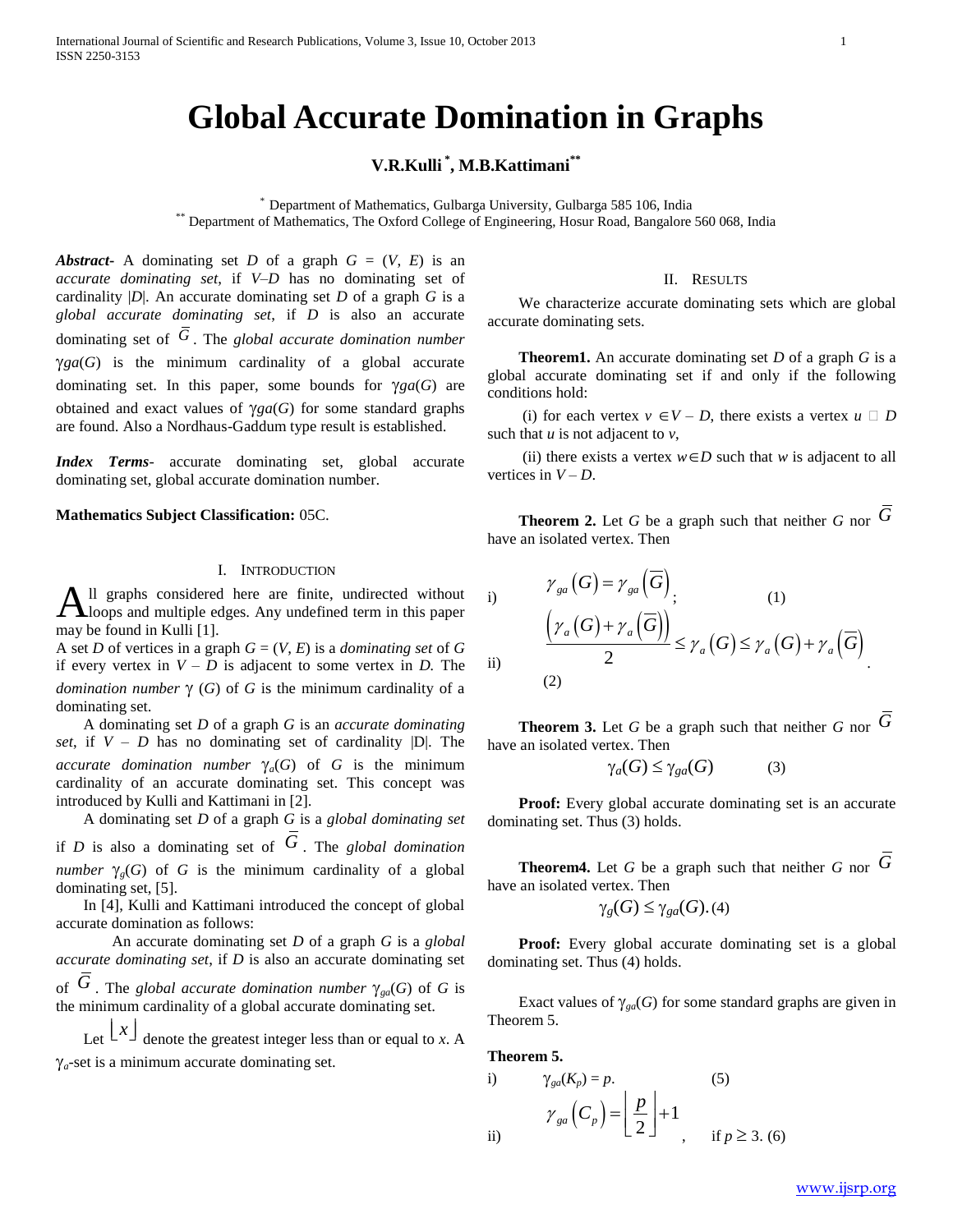$$
\gamma_{ga}\left(P_p\right) = \left[\frac{p}{2}\right] + 1, \quad \text{if } p \ge 2. (7)
$$

iv) 
$$
\gamma_{ga}(K_{m,n}) = m+1
$$
, if  $m \leq n$ . (8)

$$
\gamma_{ga}\left(W_{p}\right) = \left\lfloor \frac{p}{2} \right\rfloor + 1, \quad \text{if } p \ge 5.9
$$

vi) For any regular graph *G,*

v)

$$
\gamma_{ga}(G) = \left[ \frac{p}{2} \right] + 1
$$
  
\nNow we obtain an upper bound for  $\Box_{ga}(G)$ .

 **Theorem 6.** Let *G* be a graph such that neither *G* nor *G* have an isolated vertex. Then

$$
\gamma_{ga}(G) \le p - 1. \quad (11)
$$

 **Proof:** Clearly *G* has two nonadjacent vertices *u* and *v* such that *u* is adjacent to some vertex in  $V - \{u\}$ . This implies that  $V - \{u\}$ {*u*} is a global accurate dominating set of *G*. Thus

 $\gamma_{\text{ga}}(G) \leq |V - \{u\}|$ or  $\gamma_{\text{ga}}(G) \leq p-1$ .

 Next we characterize graphs *G* that have global accurate domination number equal to the order of *G*.

**Theorem 7.** For any graph 
$$
G
$$
,

 $\gamma_{\mathfrak{so}}(G) = p$  (12) if and only if  $G = K_p$  or  $G = \frac{K_p}{\sqrt{2\pi}}$ .

**Proof:** Suppose (12) holds. Assume  $G \neq K_p$ ,  $\overline{K}_p$ . Then  $G$ has at least three vertices *u*, *v* and *w* such that *u* and *v* are adjacent and *w* is not adjacent to one of *u* or *v*. Suppose *w* is not adjacent to *u*. Then this implies that  $V - \{u\}$  is a global accurate dominating set of *G*. This is a contradiction. This proves necessity.

Converse is obvious.

 **Theorem 8.** Let *D* be an accurate dominating set of *G*. If there exist two vertices  $u \in V-D$  and  $v \in D$  such that *u* is adjacent only to the vertices of  $D$  and  $\nu$  is adjacent only to the vertices of *V – D.* Then

$$
\gamma_{ga}(G) \le \gamma_a(G) + 1. \tag{13}
$$

**Proof:** Let *D* be a  $\Box_a$ -set of *G*. If these exists a vertex *u* in *V – D* such that *u* is adjacent only to the vertices of *D*, then  $D \square \{u\}$ is a global accurate dominating set of *G*. Thus

$$
\gamma_{ga}(G) \leq |D \cup \{u\}|
$$
  
\n
$$
\leq |D| + 1
$$
  
\nor  
\n
$$
\gamma_{ga}(G) \leq \gamma_a(G) + 1.
$$

 In a graph *G*, a vertex and an edge incident with it are said to *cover* each other. A set of vertices that covers all the edges of *G* is a *vertex cover* of *G*. The *vertex covering number*  $\alpha_0(G)$  of G is the minimum number of vertices in a vertex cover. A set *S* of vertices in *G* is *independent* if no two vertices in *S* are adjacent. The *independence number*  $\alpha_0(G)$  of *G* is the maximum cardinality of an independent set of vertices. The *clique number*  $\beta_0$  (*G*) of *G* is the maximum order among the complete subgraphs of *G*.

 **Theorem 9.** Let *G* be a graph without isolated vertices. Then

$$
\gamma_{ga}(G) \le \alpha_0(G) + 1 \qquad (14)
$$

 **Proof:** Let *S* be a maximum independent set of vertices in *G*. Then for any vertex  $v \in S$ ,  $\{V - S\} \cup \{v\}$  is a global accurate dominating set of *G*. Thus

$$
\gamma_{ga}(G) \leq |(V - S) \cup \{v\}|
$$
  
\n
$$
\leq |V - S| + 1
$$
  
\n
$$
\leq p - \beta_0(G) + 1
$$
  
\nor  
\n
$$
\gamma_{ga}(G) \leq \alpha_0(G) + 1.
$$

Now we obtain a Nordhaus-Gaddum type result.

 **Theorem 10.** Let *G* be a graph such that neither *G* nor *G* have an isolated vertex. Then

solated vertex. Then  
\n
$$
\gamma_{ga}(G) + \gamma_{ga}(\overline{G}) \leq p + \gamma_0(G) - w(G) + 2
$$

**Proof:** By Theorem  $9$ ,  $\gamma_{ga}(G) \leq \alpha_0(G) + 1$ .

 $\gamma_{\scriptscriptstyle{\text{sga}}}(\overline{G}) \leq \alpha_{\scriptscriptstyle{\text{o}}}(\overline{G})+1$ 

T<sub>h</sub>

Therefore  
\n
$$
\leq p - \beta_0(\overline{G}) + 1
$$
\n
$$
\leq p - \omega(G) + 1
$$
\n
$$
\leq p - \omega(G) + 1
$$
\nHence  $\gamma_{ga}(G) + \gamma_{ga}(\overline{G}) \leq p + \alpha_0(G) - \omega(G) + 2$ 

#### **REFERENCES**

- [1] V.R.Kulli, *Theory of Domination in Graphs*, Vishwa International Publications, Gulbarga, India (2010).
- [2] V.R.Kulli and M.B.Kattimani, The accurate domination number of a graph, Technical Report 2000:01, Dept. of Math. Gulbarga University, Gulbarga. India (2000).
- [3] V.R.Kulli and M.B.Kattimani, Accurate domination in graphs. In V.R.Kulli, ed., *Advances in Domination Theory I*, Vishwa International Publications, Gulbarga, India (2012) 1-8.
- [4] V.R.Kulli and M.B.Kattimani, The global accurate domination number of a graph, Technical Report 2000:04, Dept. of Math. Gulbarga University, Gulbarga, India (2000).
- [5] E.Sampathkumar, The global domination number of a graph, *J. Math. Phy. Sci.* 23 (1989) 377-385.